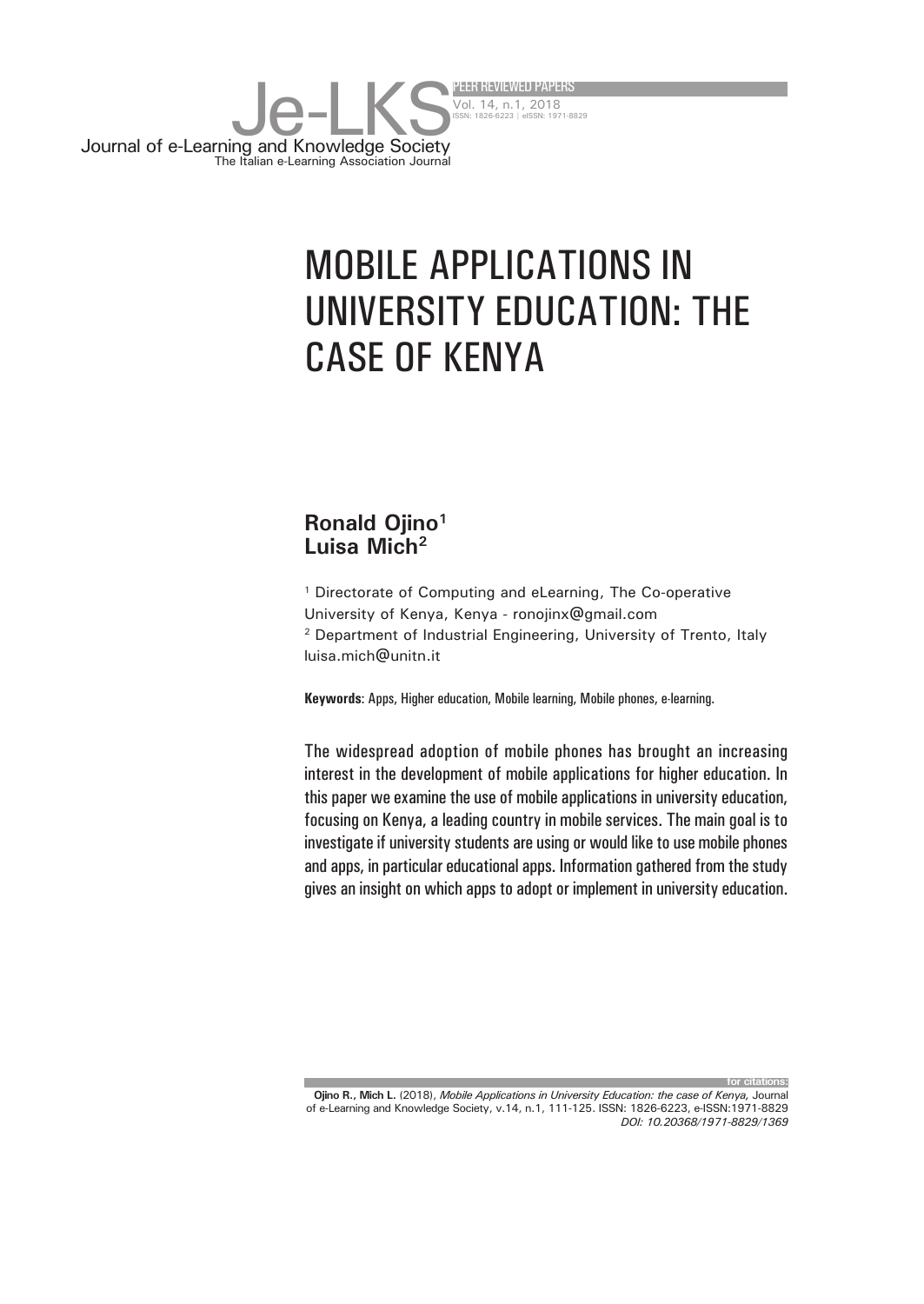## 1 Introduction

The mobile phone is a ubiquitous device that many cannot imagine living without. This device is a widespread form of personal technology that is used for making and receiving phone calls, sending and receiving text messages, video and audio capture, and basic editing. In addition, it is used as a personal organizer, and for accessing mobile applications (apps) that provide a myriad of services in healthcare, education, agriculture, finance, hospitality, governance and environmental services among others. In the education sector, mobile applications have been identified as one of the six technologies to be watched for higher education advancement (Horizon, 2012). More importantly for our study, 90% of online time is spent using mobile apps (Smartinsights, 2016).

In this paper we will investigate the use of mobile apps in university education, focusing on Kenya, a leading country in mobile adoption and services (Murray, 2015), as confirmed by data on mobile penetration and mobile apps development (CAK, 2016). The main goal is to investigate if university students are using or would like to use mobile phone apps, in particular educational apps. Information gathered from the study will give insight on which apps could be adopted or implemented in university education. An analysis of some innovative technologies which when used with mobile apps could leverage their impact is also proposed.

According to the Global Digital report, almost two-thirds of the world's population currently has a mobile phone, and more than half of this uses smartphones; in addition, over half of the world's web traffic currently comes from mobile phones (Wearesocial, 2017).

In Africa, while Internet user penetration is only 29% (compared to the 50% of the world average), mobile phone penetration reached 71% in January 2017. In Kenya, Internet users penetration was 78% in March 2017 (compared to 45% in 2016 and 7.5% in 2006); mobile user penetration was 88.1% in 2015 and reached 90% in 2017 (CAK, 2016).

As for the apps market, worldwide downloads grew by 15% from 2015 to 2016, and the time spent using apps grew by 25%. Google Play and the iOS App Store with 2,800,000 and 2,200,000 apps respectively in March 2017 lead the mobile apps market (App Annie, 2016). Available data shows that the most popular App store categories by share of apps market are games (25.04%), business (9.88%) and education (8.36%).

Focusing on Africa, 2.4 million direct jobs were created in Sub Saharan Africa by the mobile ecosystem in 2013, and this is expected to rise to 3.5 million by 2020 (GSMA, 2014). Furthermore, the mobile ecosystem has deepened democracy through citizen participation (HellStrom, 2010), enhanced social ties due to more frequent use (Shrum *et al*., 2011) and improved livelihoods,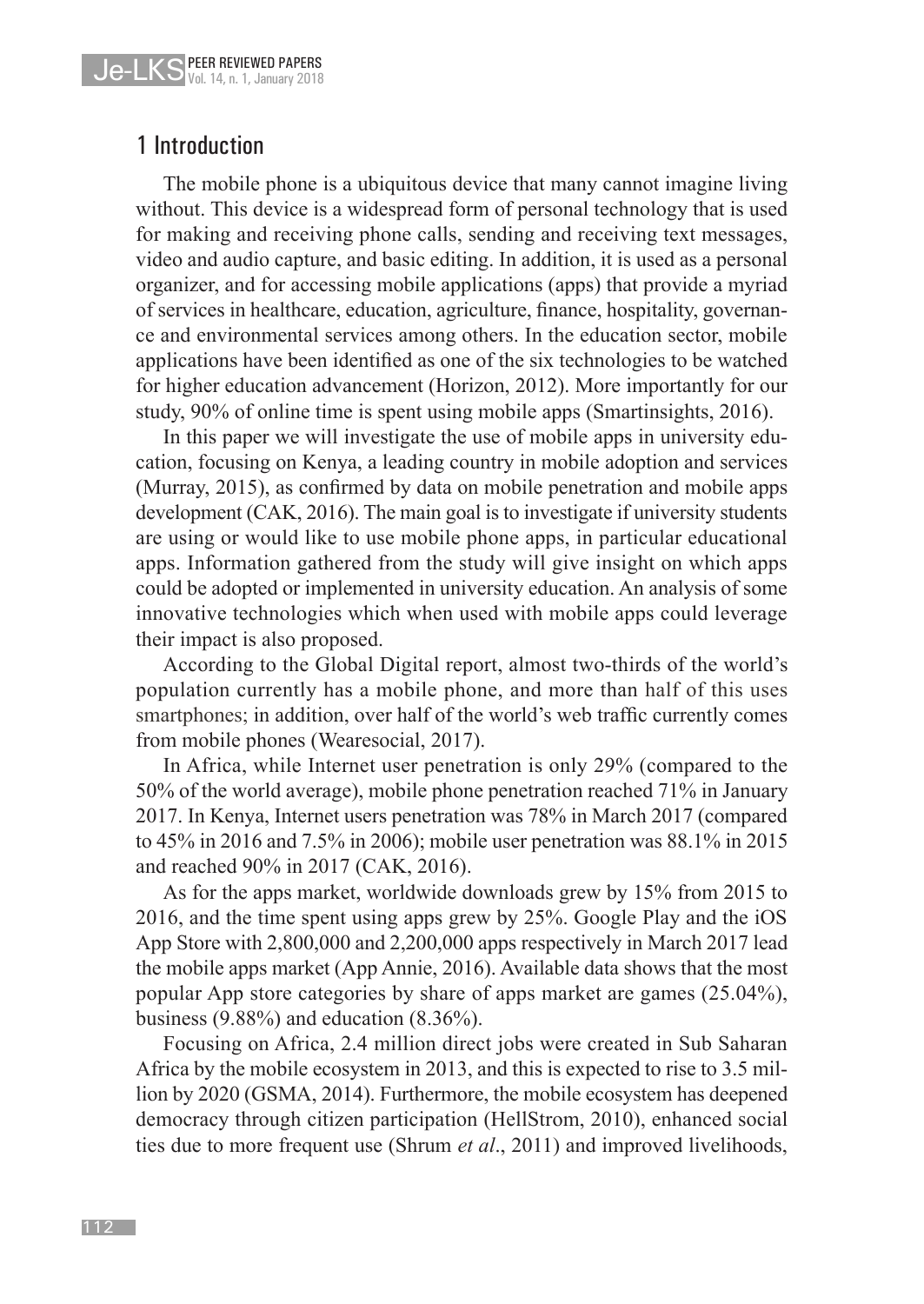among others.

Nicknamed the Silicon Savannah, Kenya is a re-known hub for innovative mobile applications in Africa. Applications incubated and popularly used in Kenya include, MPESA, a money transfer system that uses SMS to facilitate payment of bills, sending and receiving cash, banking and purchasing of products; Ushahidi, a crowd-sourcing app for sharing crisis information; M-Farm, that informs farmers about current market prices, agricultural trends and offers them the ability to collaborate; MedAfrica that helps diagnose symptoms, offers prescriptions, authenticates counterfeit drugs and directs patients to the nearest hospital if all interventions fail<sup>1</sup>.

Focusing on the education sector, this paper presents the results of a survey carried out across three Kenyan universities in 2015. The main objective of the study was to identify the mobile apps used for educational purposes by students in Kenyan universities, and to investigate the apps and services considered useful by students. From the perspective of universities and mobile application developers, the goal of this paper is to provide insights about the potential demand of educational mobile apps for use in Kenyan universities, and in turn other universities across Africa.

The rest of the paper is organized as follows. Section 2 introduces some classifications for mobile apps in education. The survey and the main results are presented in the third section. Section 4 introduces some of the most innovative technologies which when used with apps could leverage their impact. Finally, the last section gives the conclusion, and future work.

#### 2 Uses of mobile phones in university education

In university education, the ubiquitous mobile phones present a huge potential because of the large number of activities and tasks they can support (Valk *et al*., 2010). The USA ranks first in the field of mobile learning probably due to the fact that it is one of the best states in the world in terms of technology (Soykan & Uzunboylu, 2015). In Japan, m-learning already has a rich and vibrant history and in 2005, practically 100 percent of college students and working adults in Japan owned a mobile phone (Kato & Ricci, 2006). However, a systematic review by Alioon and Delialioglu (2015) revealed that m-learning projects have been considered more in developing countries than developed ones as they are cost effective. Besides, many m-learning projects have been applied dominantly for K12 environments rather than higher education and the most frequently used approaches for implementing m-learning are mobile applications, followed by SMS and mobile game projects respectively, whereas smartphones are the most common devices in terms of m-learning. The down-

<sup>1</sup> www.safaricom.co.ke; www.ushahidi.com; www.mfarm.co.ke; www.medafrica.org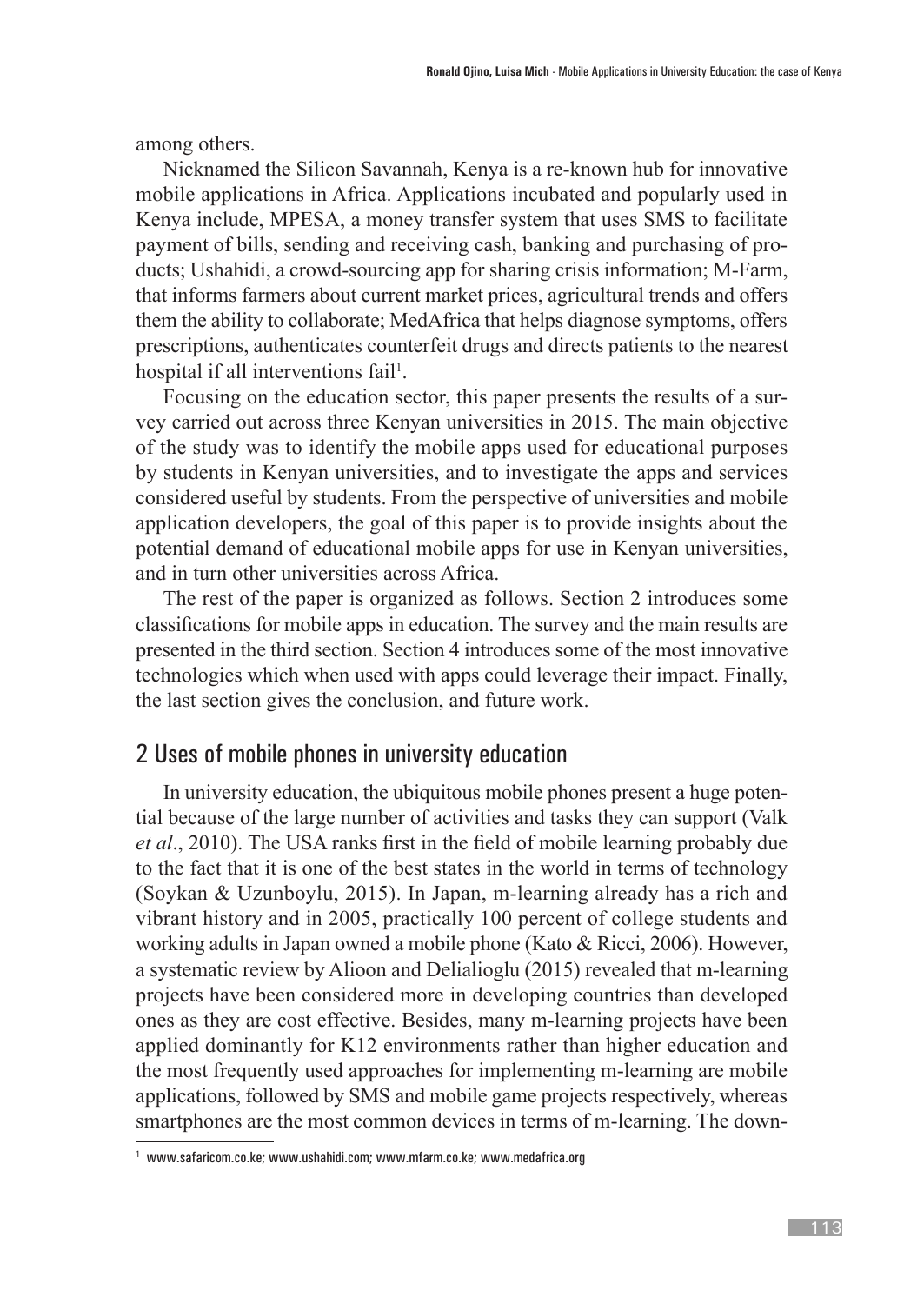sides to mobile learning that may impede its adoption include: actual feasibility depends on the interest and diligence of learners (Kukulska-Hulme, 2005); wireless technology may require universities to impart successful degrees to the same caliber of students, if mobile learning is to be included as a mainstream education platform (Ally, 2009); security issues and designing a common user interface itself is a challenge (Alrasheedi & Capretz, 2015). In Switzerland, data collected from 2 universities in Ticino showed that only 17.3% of students consider mobiles important tools for learning, and while 42% of students use mobile phones for learning, 3 out of 4 use them to interact with their peers (Rapetti *et al*., 2011). Many instructors believe that students use mobile phones for socializing purposes when they reported that they were doing study-related tasks (Pollara, 2011). As much as many learners are receptive of m-learning, instructors are skeptical of the idea and are slow to adopt it (Alrasheedi & Capretz, 2015). Focusing on Africa, a high percentage (over 90%) of university students in Nigeria's Kwara State have a positive attitude towards mobile learning with many concurring that if adapted it would enhance learning and over 85% being ready to adopt it if introduced (Adegbija & Bola, 2015).

Few researchers have attempted to categorize mobile apps use in education. Laurillard (2002) developed a conversational framework for the effective use of learning technologies, which can be applied in a range of subjects. Kole (2009) developed FRAME (Framework for the Rational Analysis of Mobile Education) which classified mobile learning according to three characteristics, namely: the device, the learner and the social environment, thereby highlighting the social, personal and technical aspects which can help determine the effectiveness of mobile learning. FRAME is a comprehensive model that is useful in planning and designing mobile learning environments because it suggests a checklist of questions that can guide the development process. The framework by Park (2011) has four types of mobile learning which are: *high transactional distance socialized m-learning* where learners are involved in group learning and have more communication space with their instructor; *high transactional distance individualized m-learning* in which individual learners receive tightly structured content and control their learning process to master it; *low transactional distance socialized m-learning* where learners have less psychological and communication space with the instructor as well as loosely structured instruction and work together in a group and *low transactional distance individualized m-learning* in which there is less psychological space between instructor and learner, is loosely structured and the instructor leads the learning. Patten *et al*. (2006) developed a functional framework for categorizing handheld educational applications that views the mobile learning design space in terms of application functions and pedagogical underpinning (Figure 1).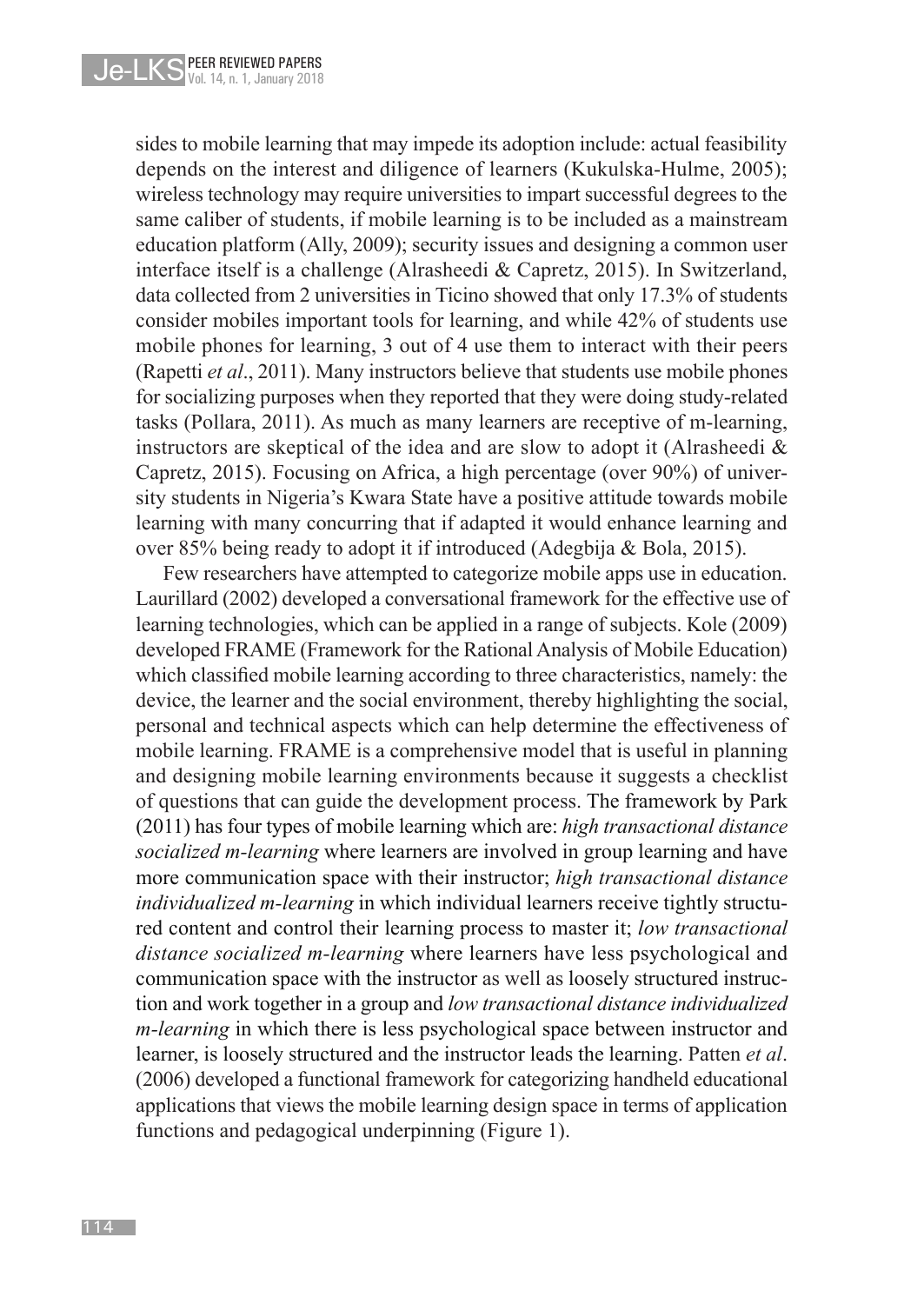

Fig. 1 - Functional framework (Patten *et al*., 2006)

The seven categories in the model are: *administrative apps* which focus on informative storage and retrieval while replicating available tools on traditional platforms; *referential apps* that allow accessing of content at learning places; *collaborative apps* that encourage knowledge sharing in the learner's physical context and enhance collaborative learning principles; *location aware apps* which contextualize learning activities by facilitating appropriate interaction among learners and their environment; *data collection apps* used to record reflective, scientific and multimedia data about the environment; *interactive apps* that focus on content delivery and information management via a 'response and feedback' approach; and *microworlds* that allow learners to construct their own knowledge through experimentation in constrained models of real world domains. These categories have been used to identify and classify apps for universities (Table 1), and then to extract those to include in the questionnaire used for the survey.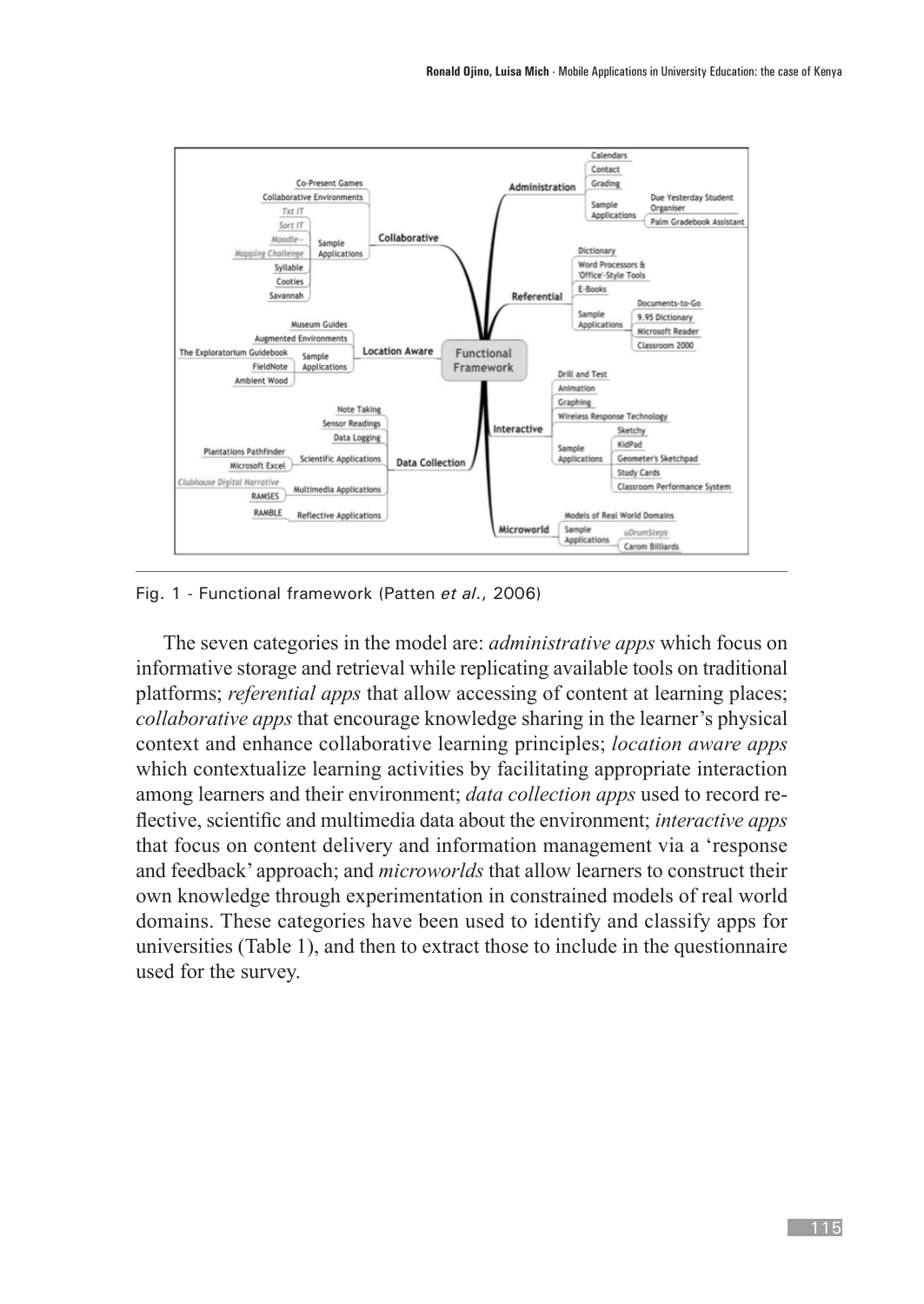

| <b>Class of applications</b> | <b>Examples of mobile app functions</b>                      |  |  |
|------------------------------|--------------------------------------------------------------|--|--|
| 1. Administrative apps       | Attending classes (virtual classroom)                        |  |  |
|                              | Authentication when entering the campus                      |  |  |
|                              | Booking rooms of residence                                   |  |  |
|                              | <b>Course registration</b>                                   |  |  |
|                              | Delivery of lectures and other course materials              |  |  |
|                              | Fees payment                                                 |  |  |
|                              | Making notes during class                                    |  |  |
|                              | <b>Monitoring student progress</b>                           |  |  |
|                              | Mind-mapping (for mapping out ideas)                         |  |  |
|                              | Preparation of lecture notes                                 |  |  |
|                              | Provision of help desk information                           |  |  |
|                              | Recording of class attendance                                |  |  |
|                              | Relaying of campus news and events                           |  |  |
|                              | <b>Time tabling</b>                                          |  |  |
|                              | Uploading of assignments                                     |  |  |
|                              | Uploading and dissemination of exam results                  |  |  |
|                              | Voting and polling processes                                 |  |  |
| 2. Referential apps          | Dictionary                                                   |  |  |
|                              | eReaders                                                     |  |  |
|                              | Language translators                                         |  |  |
|                              | Mobile tactile braille                                       |  |  |
|                              | Provision of access to research databases                    |  |  |
|                              | <b>Reminders</b>                                             |  |  |
|                              | Searching library catalogues                                 |  |  |
|                              | Sign language interpreter                                    |  |  |
|                              | Sign language learner                                        |  |  |
|                              | Text-to-speech app                                           |  |  |
| 3. Interactive apps          | Answering questions in class                                 |  |  |
|                              | <b>Creating flash cards</b>                                  |  |  |
|                              | <b>Educational games</b>                                     |  |  |
|                              | Lab experiments simulators                                   |  |  |
|                              | Unit (subject) focused apps                                  |  |  |
|                              | Unit (subject) examination/quiz                              |  |  |
| 4. Microworld                |                                                              |  |  |
|                              | Creating apps in computing courses                           |  |  |
|                              | <b>Creating podcasts</b>                                     |  |  |
|                              | <b>Creating videos</b>                                       |  |  |
|                              | <b>Making presentations</b>                                  |  |  |
| 5.Data collection            | Analysis of data collected during research                   |  |  |
|                              | <b>Data collection</b>                                       |  |  |
| 6. Location aware            | Provision of self-guided campus tours                        |  |  |
|                              | Virtual maps                                                 |  |  |
| 7.Collaborative              | <b>Collaborative writing</b>                                 |  |  |
|                              | Facilitation of discussions among classmates                 |  |  |
|                              | Facilitation of interactivity between students and lecturers |  |  |
|                              | Inviting guest lecturers                                     |  |  |

#### Table 1 CLASSIFICATION OF APPS BASED ON THE FUNCTIONAL FRAMEWORK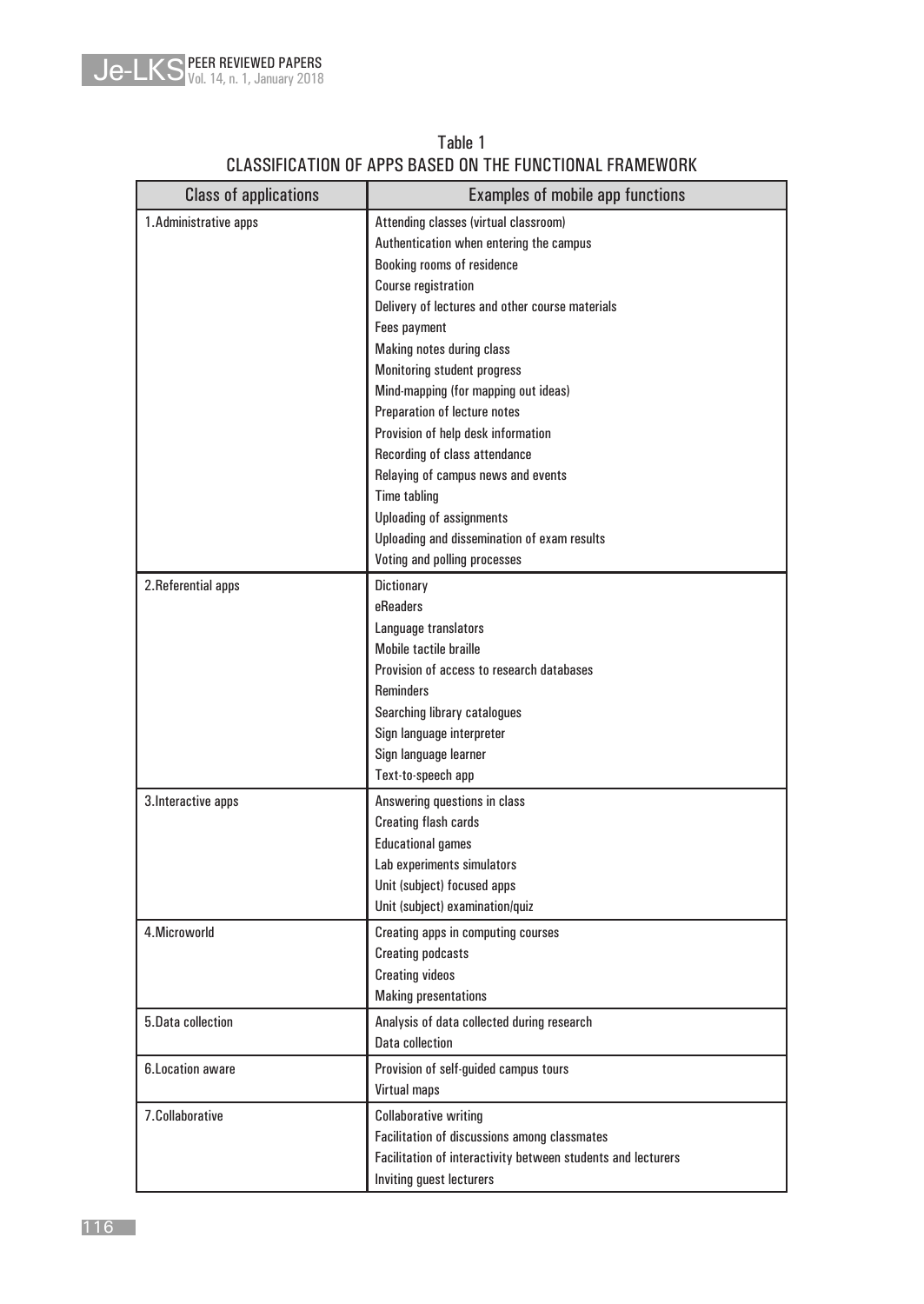# 3 The study

The goal of the study was to investigate the potential demand of mobile apps within Kenyan universities. It was conducted at the University of Nairobi, The Co-operative University College of Kenya and Great Lakes University of Kenya. These universities were chosen because they are representative of the higher education institutions landscape in Kenya, which include established public universities, university colleges and private universities. The study was based on a structured questionnaire that was completed online and on hard copy. Trained research assistants interviewed students at the three universities randomly selected from their class lists, and entered the responses on the paper-based questionnaires. The population consisted of both undergraduate and postgraduate students.

An on-line version of the questionnaire was offered to students who were unable to meet with the researchers. In this way it was also possible to gather informal comments and remarks. The questionnaire had 16 questions. The goal of the first 5 questions was to investigate the ownership and use of mobile phones. Questions 6 to 14 examined different topics related to the apps; apps installed on the mobile phone (number and kinds); types of mobile apps used for academic purposes and their impact on learning processes and results; mobile apps hosted by the university if any; usefulness of a set of relevant mobile apps a university could offer to its students and suggestions for any other apps that could be offered by the university. The last two questions sought to know the respondents' university and the age range. The survey was run in autumn 2015 and sampled a total of 134 respondents; over 99% were aged 35 and below. A pre-test of the questionnaire was carried out at The Co-operative University College of Kenya's faculty of commerce.

## *3.1 Results*

The first result of the study confirmed that a huge percentage of students (95.6%) who participated in the survey owned a mobile phone, a percentage higher than the 82% of all the population in Kenya (Wearesocial, 2017). 89.6% of the respondents owned a smartphone, compared to the 44% for all the population (Google Barometer, 2016). In the case of Kenyan students, the percentage is also higher than that measured in the US, 86% (Pearson, 2015). This is possibly due to the affordability of mobile phones in Kenya that cost approximately 10 \$ for the cheapest feature phone and 50 \$ for the cheapest smart phone. Only 35.2% of the respondents had owned the mobile phone for more than 2 years (41% for less than 1 year), showing that most of the students are in possession of new generation mobile phones.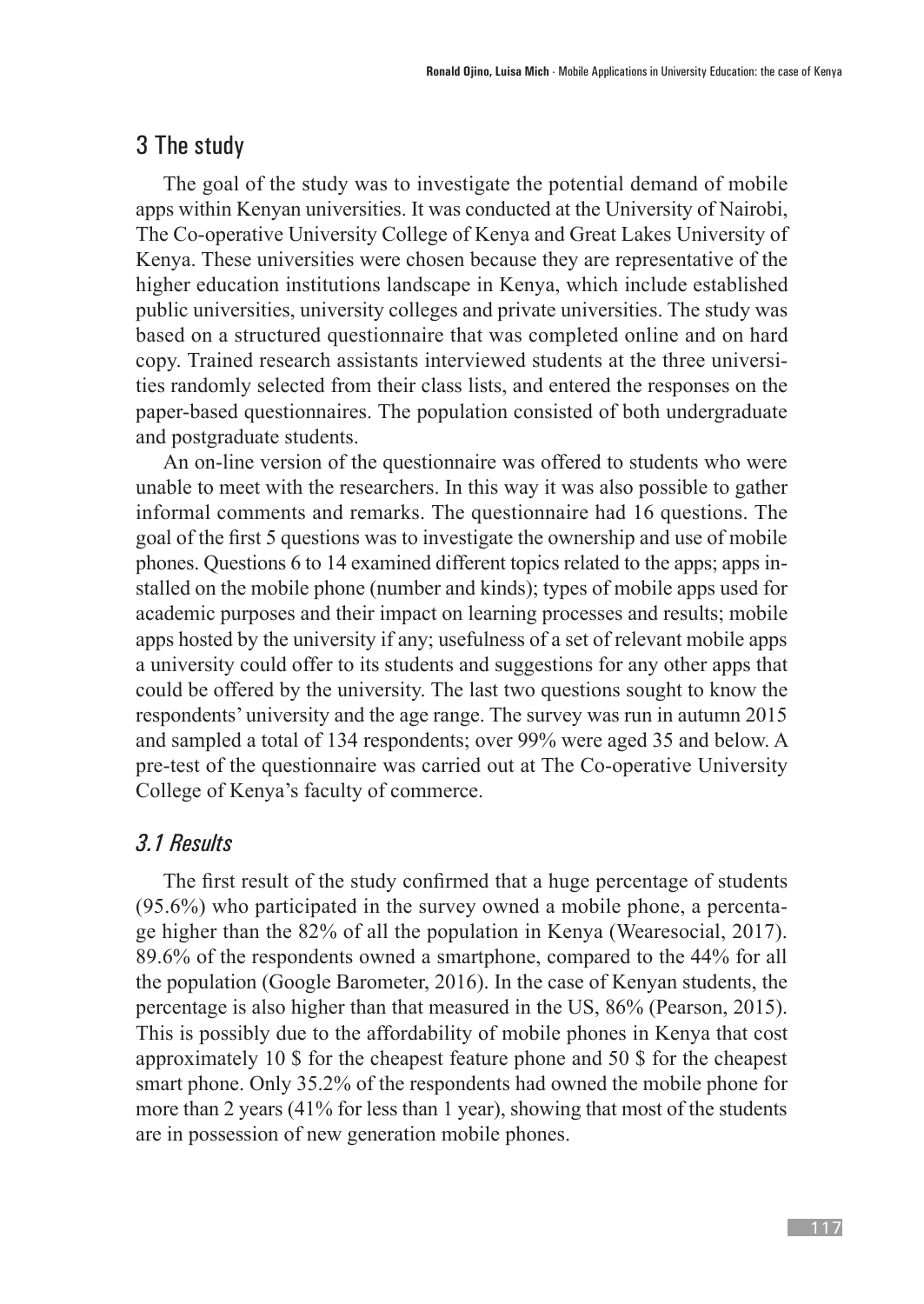Answers to the question on how long they can do without a mobile phone exposed that 77.7% of the respondents could not spend more than one day without accessing their mobile phones: 39.6% could stay without their mobile phone for less than 1 hour, while 26.5% for between 1 to 5 hours maximum. For most of the students using a mobile phone had become a habit and they felt the need to stay connected at all times (41.8%). The findings are consistent with those available in (Wearesocial, 2017; Pearson, 2015). With regard to the frequency of mobile phone usage, most students (83.5%) used their mobile phones between 1 to 10 times a day.

Another question investigated the type of default applications installed on respondents' mobile phones. The findings show that the majority of students had installed messaging (text) apps (83.6%), calculators (76.9%), browsers (76.1%), alarms (74.6%), recorders (70.1%), banking/shopping apps (69.4%), a percentage higher than in most of the other countries (Statista, 2014), convertor (60.4%), organizers (56.0%) and weather forecasting apps (44.0%). As for the number of non-default apps installed in the students' mobile phones, the majority of them (78.4%) had installed between 2 to 15 non–default apps. Of these, it was reported that games (69.4%), and social networking apps (61.9%) were the most popular; e-reader and instant messaging are used by 35.1% of the students; followed by news (29.9%) and video streaming (29.1%) which depict that the students mainly use their mobile phones for communication and entertainment. Gambling apps are at 14.9%; travel, television and e-ticketing stood at about 10%. Focusing on educational apps, only 3.7% of the students did not use any. Among the most popular academic uses of mobile applications were: accessing a dictionary (63.4%), accessing course materials (61.9%), and registering for courses (61.2%); about half of the students use apps to download research publications (53.7%), to download assignments (51.5%); a smaller percentage used it for undertaking quizzes or exams (20.1%) and playing educational games (15.7%) (Table 2).

| AVADLINIV I VIII VULU VI VUIIVU INVUILL I IIVIVL AI I LIVA I IVIVV |               |      |  |  |  |
|--------------------------------------------------------------------|---------------|------|--|--|--|
| <b>Purpose</b>                                                     | <b>Number</b> | $\%$ |  |  |  |
| Use the dictionary                                                 | 85            | 63.4 |  |  |  |
| Access course materials                                            | 83            | 61.9 |  |  |  |
| Register for courses                                               | 82            | 61.2 |  |  |  |
| Download research publications                                     | 72            | 53.7 |  |  |  |
| Download assignments                                               | 69            | 51.5 |  |  |  |
| Take lecture notes                                                 | 48            | 35.8 |  |  |  |
| <b>Hold class discussions</b>                                      | 41            | 30.6 |  |  |  |

Table 2 ACADEMIC PURPOSES OF USING MOBILE PHONE APPLICATIONS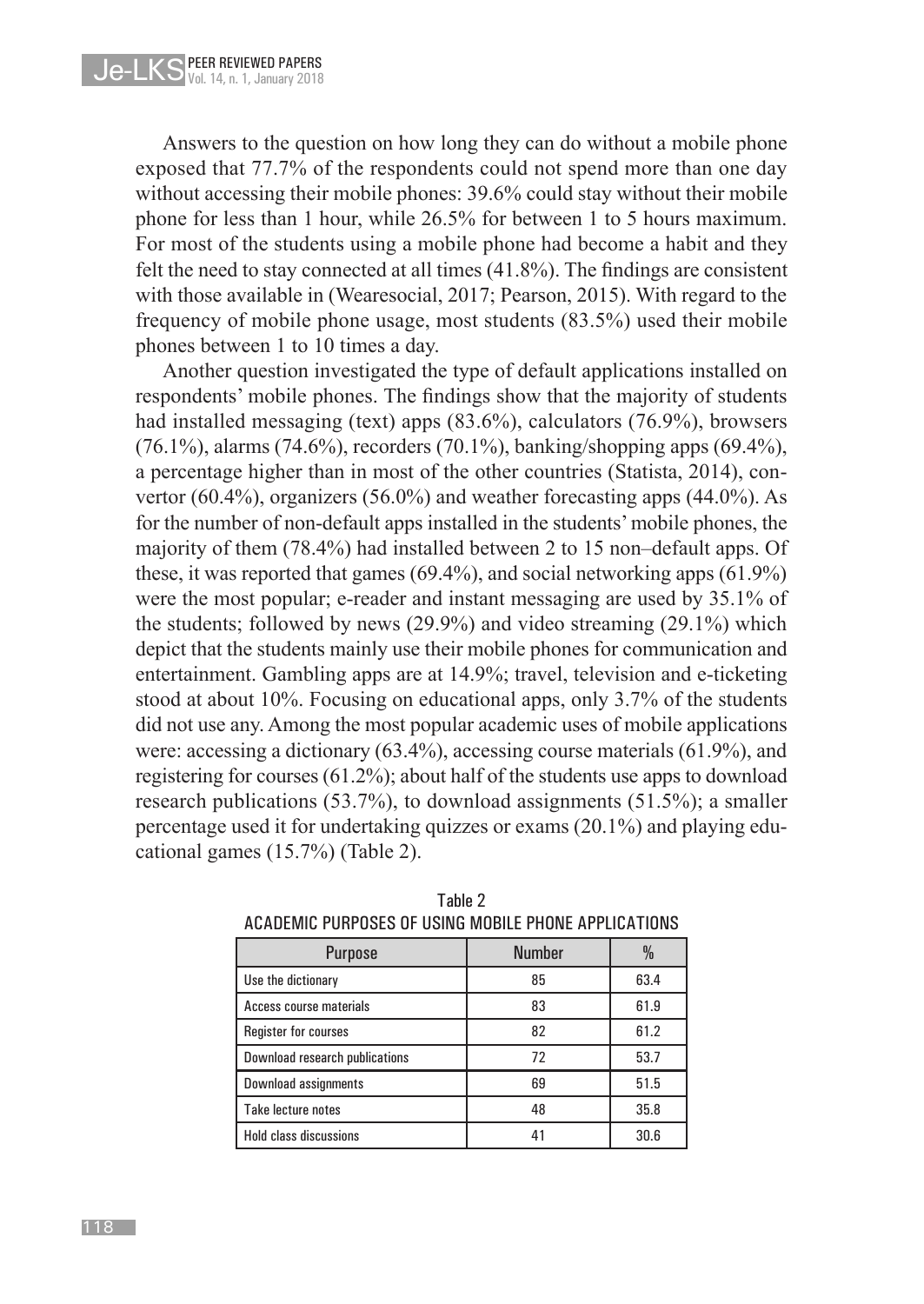| <b>Purpose</b>                  | <b>Number</b> |      |
|---------------------------------|---------------|------|
| Reserve library resources       | 28            | 20.9 |
| Use language translators        | 28            | 20.9 |
| Undertake quizzes/examinations  | 27            | 20.1 |
| Play educational games          | 21            | 15.7 |
| Do not use for academic purpose | 5             | 3.7  |
| <b>Others</b>                   |               | 1.5  |

Respondents were then asked to indicate the type of the educational functions they would have on mobile phone. A majority of students gave the following rankings: 56.7% of the students desire apps for receiving/submitting assignments, and for class timetables; 53% desire to receive notifications of exams grades. More than one third of them desire to receive campus news and to access the campus e-library (Figure 2).



Fig. 2 - Educational mobile application functions desired by students (%)

Data regarding the usefulness of educational mobile apps showed that for students the most useful apps are those for receiving quiz and exam results (82.1%), accessing campus e-library (80.6%), receiving and submitting assignments (76/1%), and holding discussions (73.1%) (Table 3).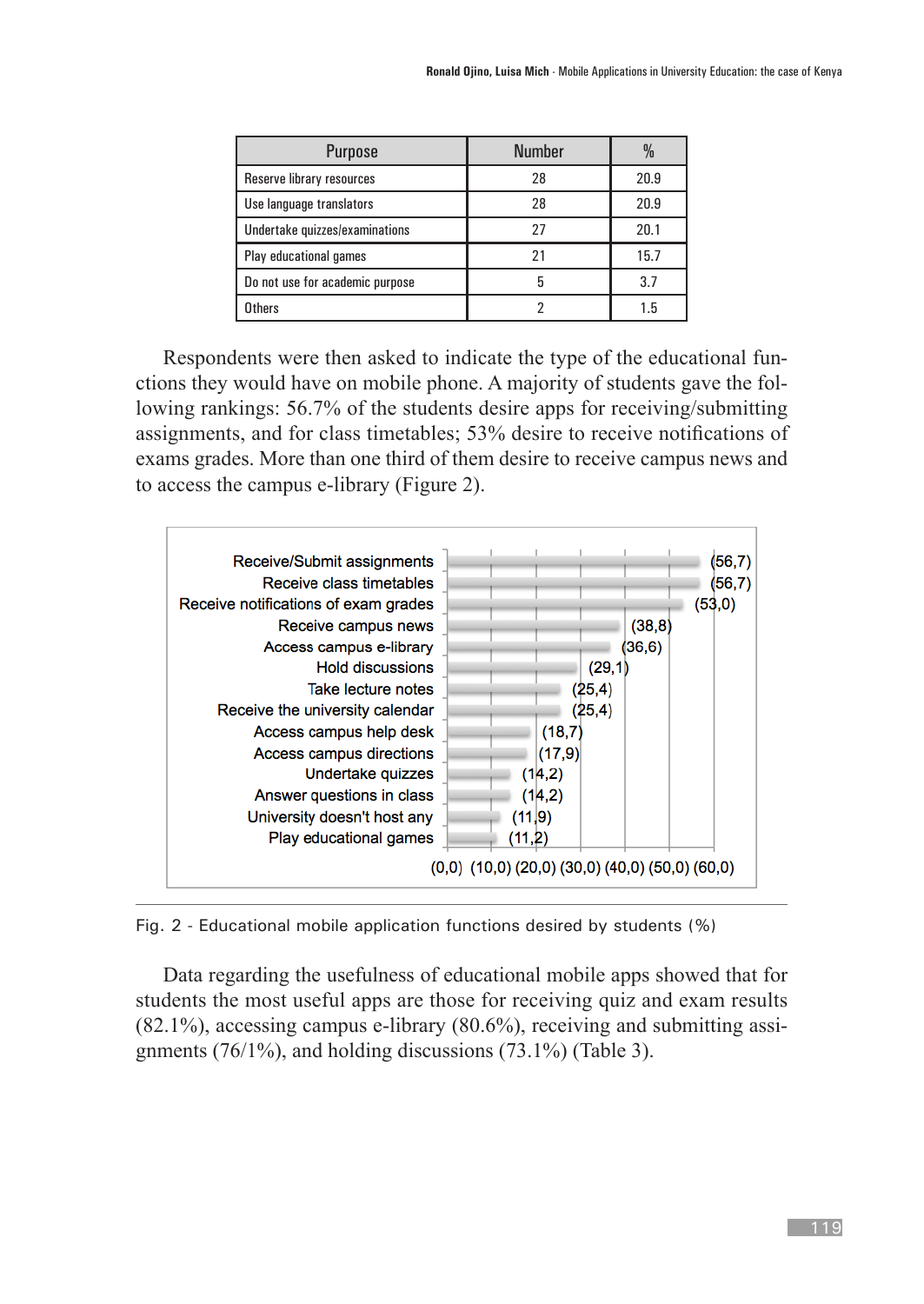| Apps                                 | Not useful | <b>Neutral</b> | <b>Useful</b> | <b>Missing</b> |
|--------------------------------------|------------|----------------|---------------|----------------|
| Accessing campus e-library           | 10.4       | 5.2            | 80.6          | 3.7            |
| <b>Attending virtual classes</b>     | 21.6       | 14.9           | 59.0          | 4.5            |
| Creating videos and podcasts         | 25.4       | 16.4           | 52.2          | 6.0            |
| <b>Holding discussions</b>           | 14.2       | 8.2            | 73.1          | 4.5            |
| <b>Mapping out ideas</b>             | 13.4       | 11.9           | 64.2          | 10.4           |
| Playing educational games            | 25.4       | 24.6           | 44.0          | 6.0            |
| Receiving and submitting assignments | 9.7        | 6.7            | 76.1          | 7.5            |
| Receiving quiz and exam results      | 5.2        | 8.2            | 82.1          | 4.5            |
| <b>Taking lecture notes</b>          | 14.2       | 12.7           | 69.4          | 3.7            |
| Undertaking quizzes and exams        | 18.7       | 11.9           | 64.2          | 5.2            |

Table 3 PERCEIVED USEFULNESS OF MOBILE APPLICATIONS (%)

#### *3.2 Discussion*

Students sampled in the study were found to spend an ample amount of time engaged in them. Most of the students had default apps, as messaging and social networking apps, installed on their phones, which is consistent with findings from previous studies by (Zulkefly & Baharudin, 2009; Lie, 2004; Maddel; Muncer, 2004; and more recent data reported by Google and Wearesocial). This is probably because the cost of communication via SMS and social networking tools is lower than voice calls, and students have limited financial resources.

As regard educational apps, many students desire to have apps that would help them submit and receive assignments as well as timetables and campus news. This is consistent with the trend in which people want easy and timely access to not only the information on the network, but also to tools, resources, and up-to-the-moment analysis and commentary (Horizon, 2012).

Most of the students perceive mobile apps for holding discussions to be useful also in an educational context. This is probably because they are already accustomed to apps for social networking communication, where they can easily set up groups and carry on with discussions. This trend could also be a result of the increased uptake of social media as evidenced by the rise of mobile social media use in Africa by nearly 50% during the year 2016 (Wearesocial, 2017).

Findings from the study highlight that a high number of students would like to access e-library services online, whereas below half of the ones sampled do have such service. The interest in accessing e-library services is possibly due to the rise in internet and data subscriptions (CAK, 2016) as well as the wide range of information that students could exploit when carrying out assignments and research.

Other results to be highlighted are those related to educational games: many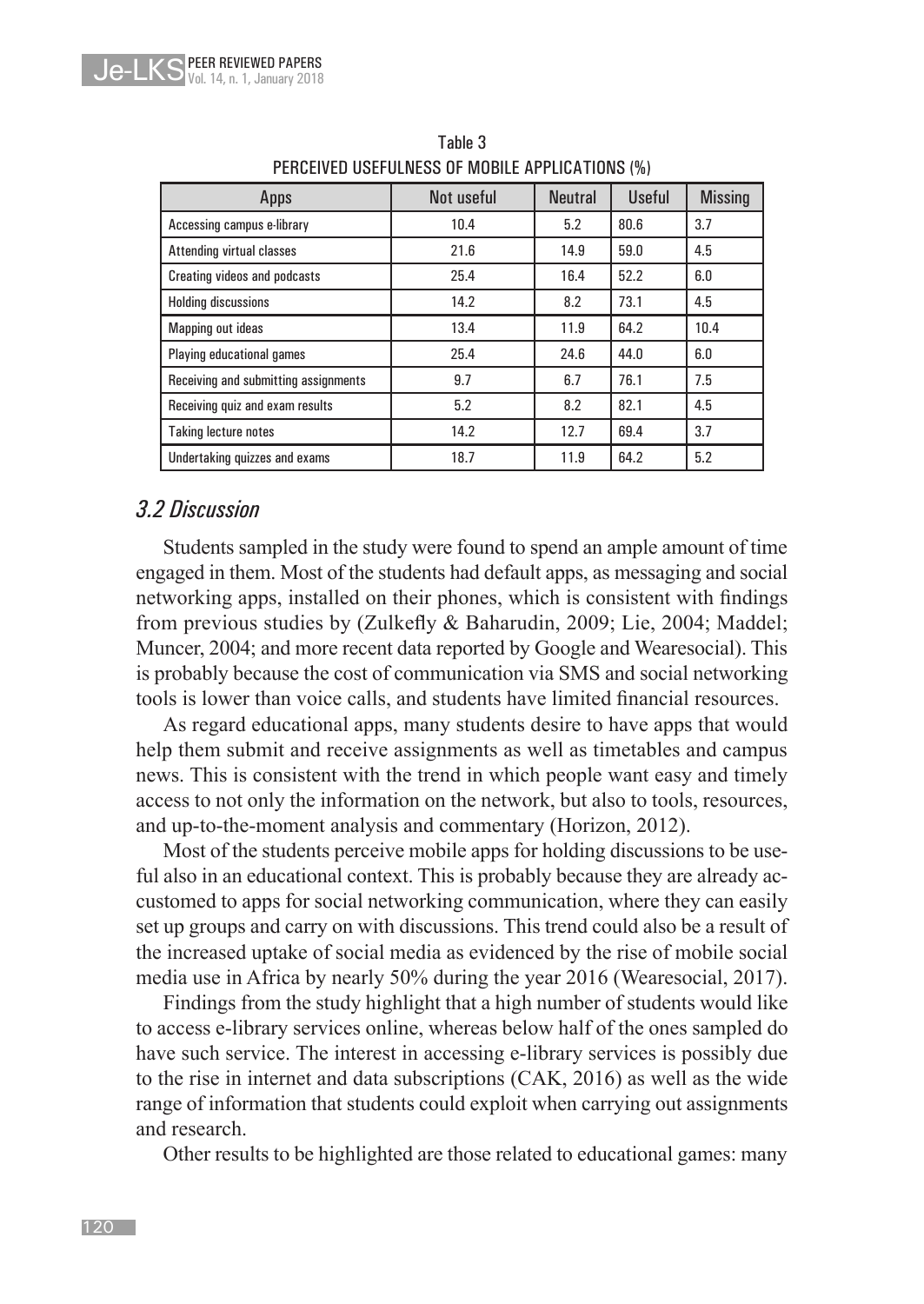students did not play and did not desire to have any educational games apps. This finding is contrary to the postulation by Brigham (2015) that many people are attracted to gamification as it enhances participation and engagement. A reason for this contradiction could be that this concept has not been applied across local institutions in Kenya and thus educational game apps cannot be perceived as useful by students.

#### 4 Technologies for leveraging educational apps

Novel technologies are blurring the line between education and leisure and can be used with mobile phones in education to develop new and innovative mobile apps. For example, all the universities surveyed offer e-learning, though the mode of delivery is rudimentary since the course content is offered mainly through PDFs. The universities need to make their e-learning systems more interactive through educational apps. Technologies that can be applied with apps to address that challenge and to support functions desired and considered useful by students (Figure 2 and Table 3) include: augmented reality (AR), Internet of Things (IoT), mobile learning analytics and game based learning.

Augmented Reality by inserting virtual information into the real world through apps allows enhancement of a user's perception to learn about and annotate his environment (FitzGerald *et al*., 2013), promoting engagement and motivation (Klopfer & Squire, 2008; Luckin & Stanton Fraser, 2011; Kesim & Ozarslan, 2012).

In the IoT, the Internet connecting physical things, mobile apps can be used as control devices or actuators (Want *et al*., 2015) and let the students take an active part in many activities (Bandyopadhyay & Sen, 2011). For example, IoT apps have been applied to learn about cultural attractions (Chianese & Piccialli, 2014), to record students' class attendance automatically, to access smart packing spaces (Nie, 2013), to locate places within campus and to personalize students' apartments.

Mobile learning analytics refers to the collection, analysis and reporting of the data of mobile learners, which can be collected from the mobile interactions between learners, mobile devices and available learning material (Aljohani & Davis, 2012). The purpose is to observe and understand learning behavior to enable appropriate intervention (Educause, 2011). The final feedback gives not only the overview of correct solutions, but also a detailed analysis of typical errors (Ebner *et al*., 2014).

Game based learning, or Gamification uses game features - elements, mechanics, frameworks, aesthetics, thinking, metaphors - into non-game settings and support more interactivity while learning (Faiella & Ricciardi, 2015; Notari, *et al*. 2016; Prensky & Prensky, 2007). The *Serious Games* movement has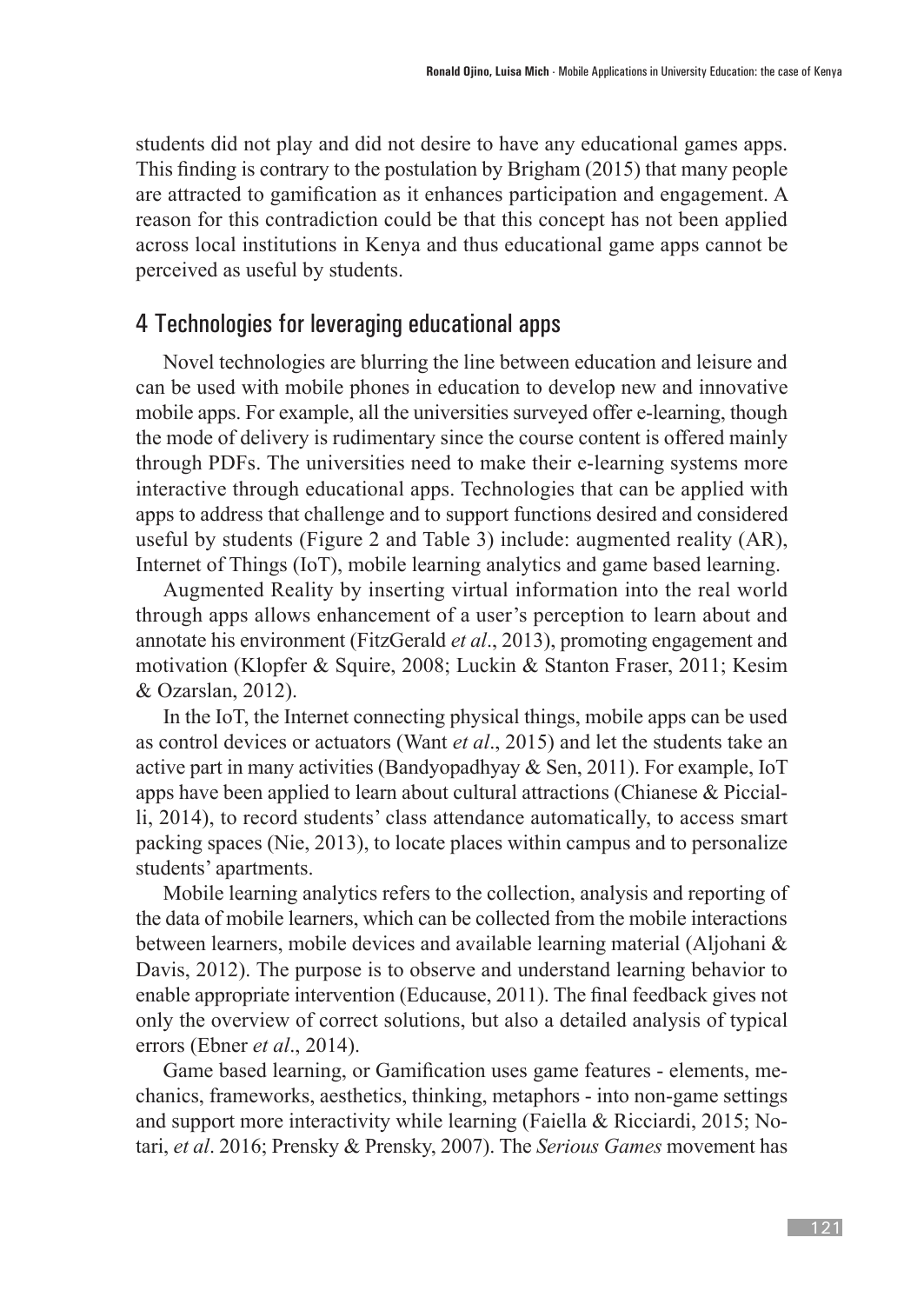focused on uniting significant educational content with play (Horizon, 2012). Examples of gamified mobile apps to enhance learning are Duolingo, a free language-learning app where users are provided instant feedback and gain 'experience points' (Brigham, 2015); SCVNGR is a location-based mobile gamification app with customizable treks and challenges, so that students can discover more about the school and the campus in the form of a scavenger hunt (Keller, 2011); Fantasy Geopolitics motivates students to learn more about their countries by news reading (Magdaleno, 2014). Library Quest engages users by asking them to input alphanumeric codes or to scan QR codes displayed in the library building to encourage them to explore the library building and to make them aware of various library services (Felker, 2013).

#### Conclusions

For any university that is innovative and continuously exploring new strategies for education, ignoring the potential of mobile apps is generally detrimental to progress, and it would imply refusal to adapt in a continuously changing world. The study based in Kenya, throws some light on the apps a University could offer to its students. Almost all of them have a focused scope and are meant for daily use. These results are possibly useful for educational apps anywhere in the world. According to the results of the survey, there is a large potential arising for educational institutions to exploit mobile apps in enhancing learning; but also administration and other activities could benefit from students behaviors and needs in relation to mobile technologies and apps. For example, across the Kenyan Universities, students currently utilize commercial applications such as MPesa, useful also for the administration for purchasing and payments (in tandem with the high volume of mobile commerce transactions on a rising trend in Kenya (CAK, 2016)).

From the possible adoptions and uses of mobile apps in education, it is notable that most of the initiatives are prevalent in the developed world (http://www. unesco.org) possibly due to sustainability issues (Traxler  $&$  Leach 2006), while data on mobile and apps usage show high percentages in African countries; highlighting a huge potential for demand and use. Education institutions and universities especially in the developing world should consider incorporating mobile apps in learning as this would optimize the ways in which students learn by opening up new education doors and improving efficiency in carrying out of administrative duties. It is also important to note that if mobile apps usage in universities lack directed learning activities, they may be detrimental to the overall learning process and this study offers preliminary insights on the kind of apps that could be adopted and developed to support university processes.

As for the technologies illustrated in section 4 that could enhance the per-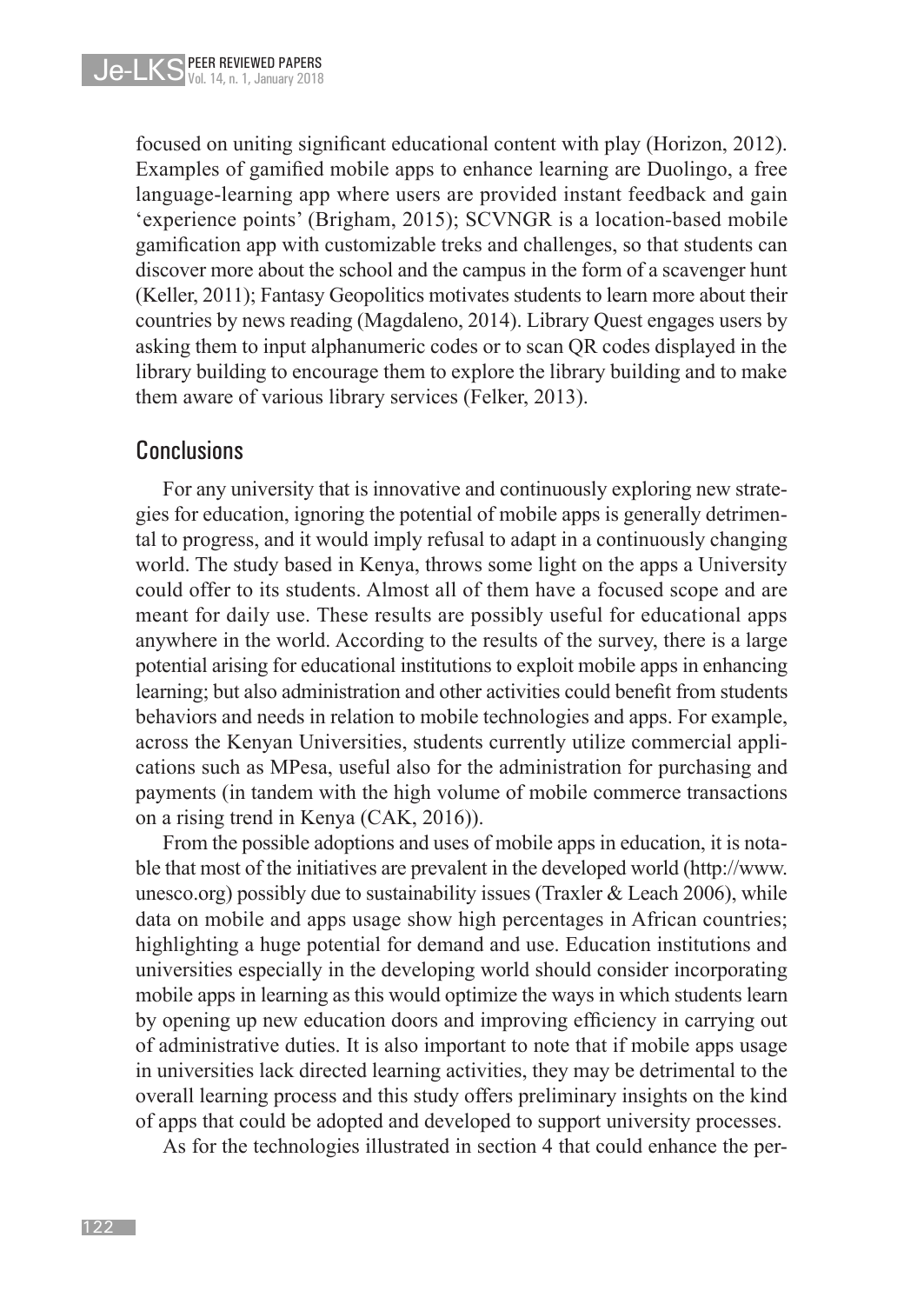formances and the scope of apps, Kenyan universities are lagging behind in comparison to their competitors in the developed nations. Of the three universities surveyed, only the University of Nairobi has a laboratory that offers training on IoT in which startups work on a range of IoT projects. This situation is probably due to the lack of funds limiting the investment of the universities in the latest technologies. Kenyan universities could then collaborate more with world re-known universities and be more innovative in generating funds to support the integration of these technologies. Future work include an analysis of their adoption to implement innovative educational apps addressing the needs highlighted by students. Another area that needed to be investigated is that of mobile apps and MOOCS (Massively Open Online Courses). None of the universities in the survey offers or has adapted online courses offered through MOOCs such as Udemy, edX or Coursera. Through MOOCs there lies a great potential which if exploited would imply a better global presence of Kenyan universities, as their courses would be available worldwide, faculty could have a wider audience for selling course materials, and the institutions could make savings on staffing needs, among other benefits.

# **REFERENCES**

- Adegbija M.V. & Bola O.O. (2015), Perception of undergraduates on the adoption of mobile technologies for learning in selected universities in Kwara state, Nigeria. *Procedia-social and behavioral sciences*, 176, 352-356.
- Alioon, Y., & Delialioglu, O. (2015), A Frame for the literature on m-learning, *Procedia-social and behavioral sciences*, 182, 127-135.
- Aljohani N.R. & Davis H. (2012), Significance of learning analytics in enhancing the mobile and pervasive learning environments, *Proc. NGMAST*, pp. 70-74. IEEE.
- Aljohani N.R. & Davis H.C. (2013), Learning analytics and formative assessment to provide immediate detailed feedback using a student centered mobile dashboard, *Proc. NGMAST,* pp. 262-267. IEEE.
- Ally M. (2009), *Mobile learning: transforming the delivery of education and training,*  Edmonton, Alberta, Canada: Athabasca University Press.
- Alrasheedi M. & Capretz L.F. (2015), An empirical study of critical success factors of mobile learning platform from the perspective of instructors, *Procedia-social and behavioral sciences*, 176, 211-219.
- Andersson A. (2007), Beyond student and technology: Seven pieces to complete the e-learning Jigsaw puzzle in developing countries, *Proc. IRIS30*.
- App Annie (2016), Retrospective. Mobile's continued momentum. http://go.appannie. com/app-annie-2016-retrospective-thank-you.html?aliId=181259012
- Brigham T.J. (2015), An introduction to gamification: adding game elements for engagement, *Medical reference services quarterly*.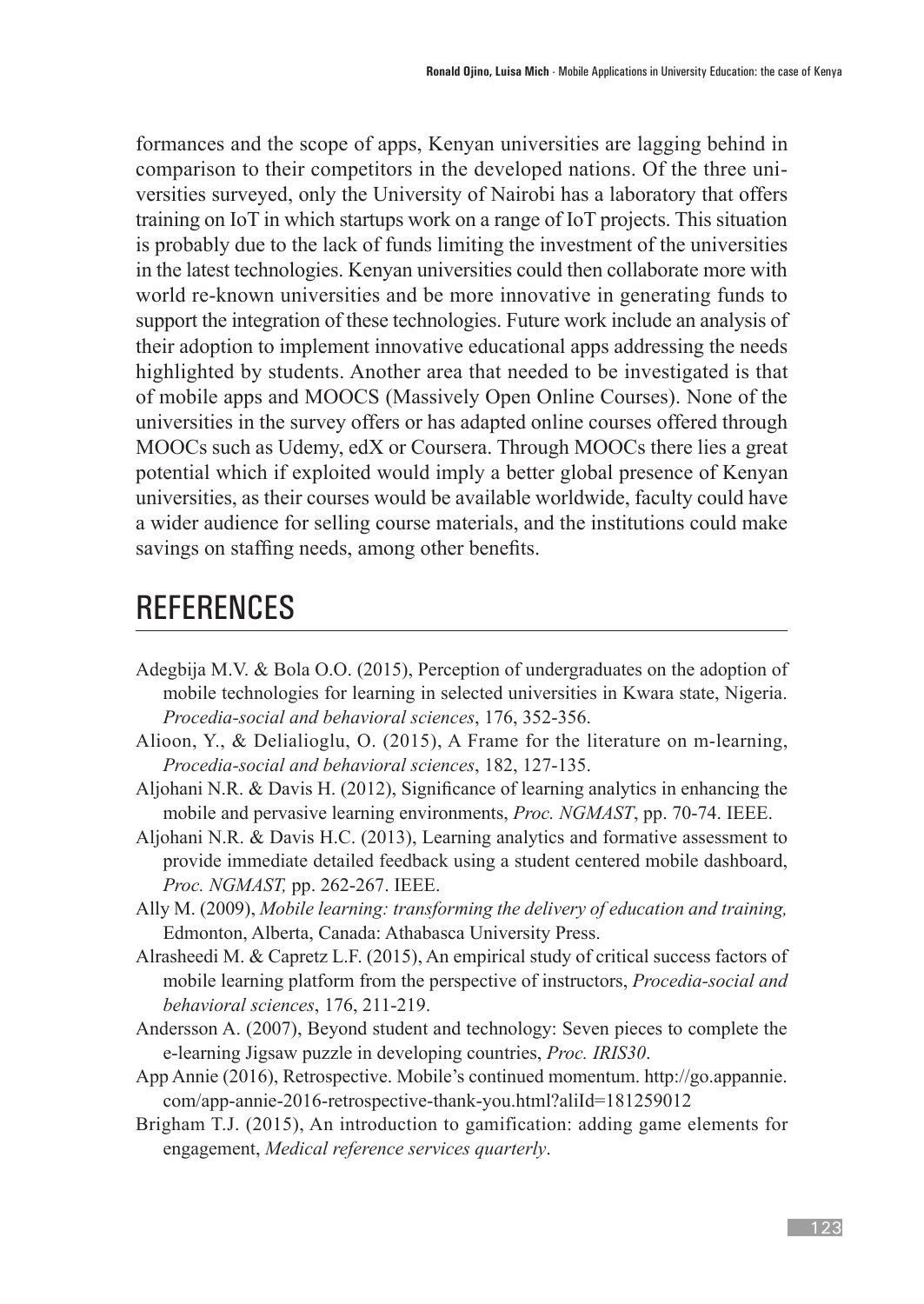- Chianese A. & Piccialli F. (2014), Designing a smart museum: When cultural heritage joins IoT, *Proc. NGMAST*, pp. 300-306. IEEE.
- CAK Communications Authority of Kenya (2016). http://ca.go.ke/index.php/ component/ content/category/99-research-statisticsz
- Ebner M., Schön M. & Neuhold B. (2014), Learning analytics in basic math education– first results from the field, *eLearning papers*, 36, 24-27.
- Felker K. (2013), Library quest: Developing a mobile game app for a library, *ACRL TechConnect Blog*, http://acrl.ala.org/techconnect/?p=3783.
- FitzGerald E., Ferguson R., Adams A., Gaved M., Mor Y. & Thomas R. (2013), Augmented reality and mobile learning: the state of the art, *Int. Jour. of mobile and blended learning*, 5(4) 43-58.
- Google Barometer (2016), *Consumer barometer*, www.consumerbarometer.com/en/ tr ending/?countryCode=KE&category=TRN-NOFILTER-ALL.
- GSMA (2014), The mobile economy Sub Saharan Africa 2014. *Intelligence report*.
- Hellström J. (2008), Mobile phones for good governance–challenges and way forward, *Upgraid*, www.w3.org/2008/10/MW4D\_WS/papers/hellstrom\_ gov.pdf.
- Horizon (2012), *NMC Horizon report*, Higher education edition, www.nmc.org/ pdf/2012-horizon-report-HE.pdf.
- Kato M.K. & Ricci V. (2006), Mobile learning in Japan: Why the future has already arrived in Asia, *The e-learning guild's learning solutions*, pp. 1-11.
- Keller J. (2011), Smartphone game turns college tours, *Wired campus*, http://chronicle. com/blogs/wiredcampus/mobile-game-turns-college-tours-and-orientations-intoscavenger-hunts/33114
- Kesim M. & Ozarslan Y. (2012), Augmented reality in education: current technologies and the potential for education, *Procedia-social and behavioral sciences*, 47, 297- 302.
- Kukulska-Hulme A. (2005), Introduction. In A. Kukulska-Hulme, & J. Traxler, *Mobile learning: a handbook for educators and trainers* (pp. 1- 6). New York: Roultedge.
- Laurillard D. (2002), *Rethinking university teaching, A conversational framework for the effective use of learning technologies*. London: Routledge.
- Magdaleno A. (2014), How a high school teacher is 'gamifying' world news, *Mashable*, http://mashable.com/2014/02/02/high-school-fantasy-geopolitics.
- Murray S. (2015), *Africa: Huge global investment ploughed into Africa's telecoms industry*, http://allafrica.com/stories/201506222526.html.
- Notari M.P., Hielscher M. & King M. (2016), Educational apps ontology, *Mobile learning design* (pp. 83-96). Springer Singapore.
- Nie X. (2013). Constructing smart campus based on the cloud computing platform and the internet of things, *Proc. ICCSEE 2013*.
- Park Y. (2011). A pedagogical framework for mobile learning: Categorizing educational applications of mobile technologies into four types, *The international review of research in open and distributed learning*, 12(2) 78-102.
- Patten B., Sánchez I.A. & Tangney B. (2006), Designing collaborative, constructionist and contextual applications for handheld devices, *Computers & education*, 46(3)